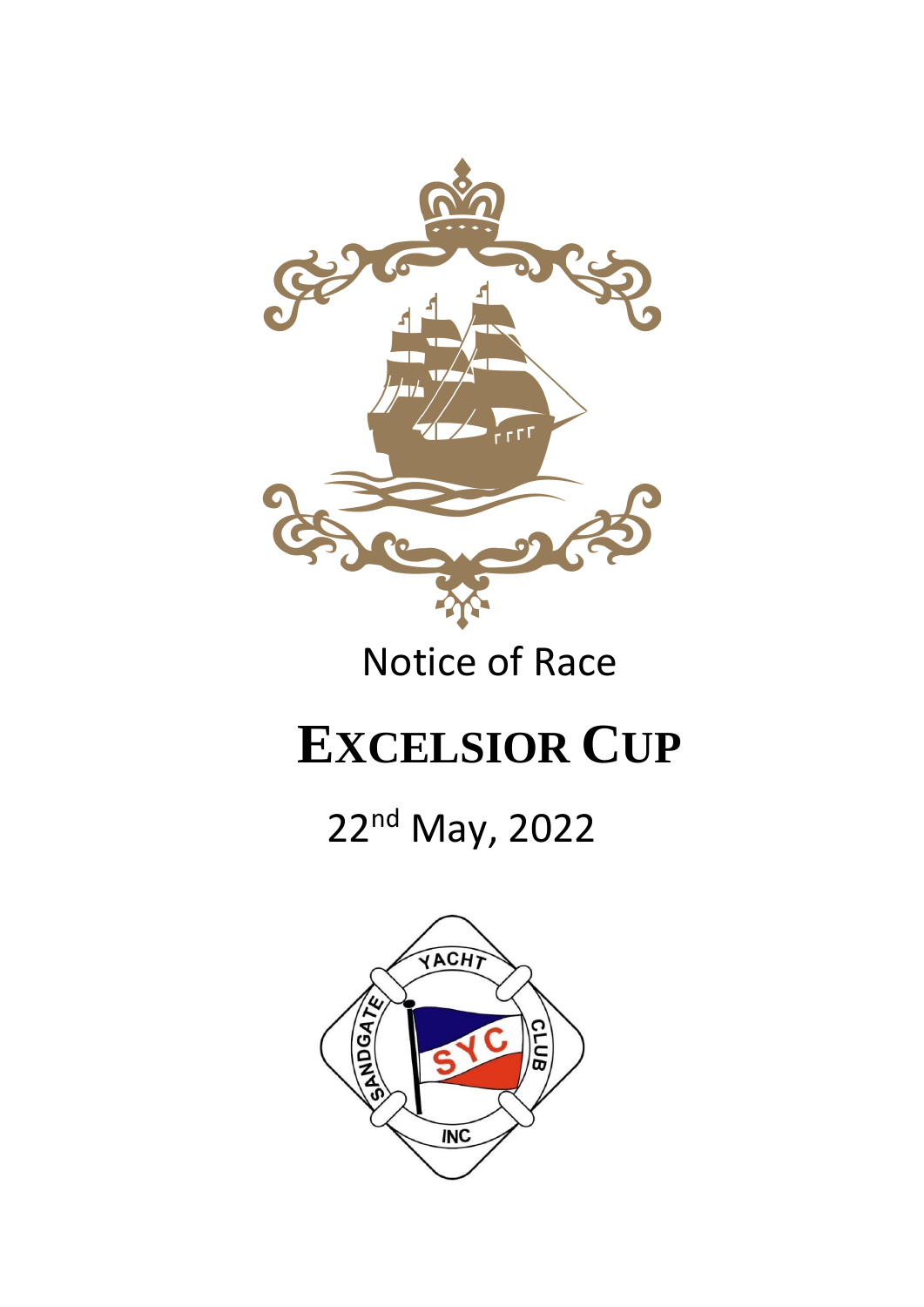Sandgate Yacht Club extends an invitation to owners of eligible monohull and multihull offthe-beach sail craft to compete in the Excelsior Cup to be sailed on Bramble Bay, the western waters of Northern Moreton Bay.

#### **1 RULES**

- **1.1** The Regatta will be governed by the rules as defined by *The Racing Rules of Sailing 2021-2024*
- **1.2** The YA Prescriptions and Special Regulations Part 1
- **1.3** The Class Rules of competing boats.

#### **2 ADVERTISING**

- **2.1** Advertising will be restricted to Category C
- **2.2** Boats may be required to display advertising chosen and supplied by the organizing authority

#### **3 ELIGIBILITY AND ENTRY**

- **3.1** The regatta is open to monohull and multihull off-the-beach craft.
- **3.2** Eligible boats may enter by submission of the completed entry form below to the Secretary prior to race day, or to the regatta office on race day. Completed entries should be submitted together with the entry fee and proof of  $3<sup>rd</sup>$  party liability insurance before 1200 on day of competition.
- **3.3** Entry fees will be \$60 per entry and a \$10 discount applies for entries received on or before to Sunday 29<sup>th</sup> November.
- **3.4** All skippers and crew may need to complete a COVID Safe register to comply with current regulations. Details will be kept private and be destroyed after the prescribed period.

#### **4. SAFETY CATEGORY**

**4.1** The safety category for off the beach boats will be Off the Beach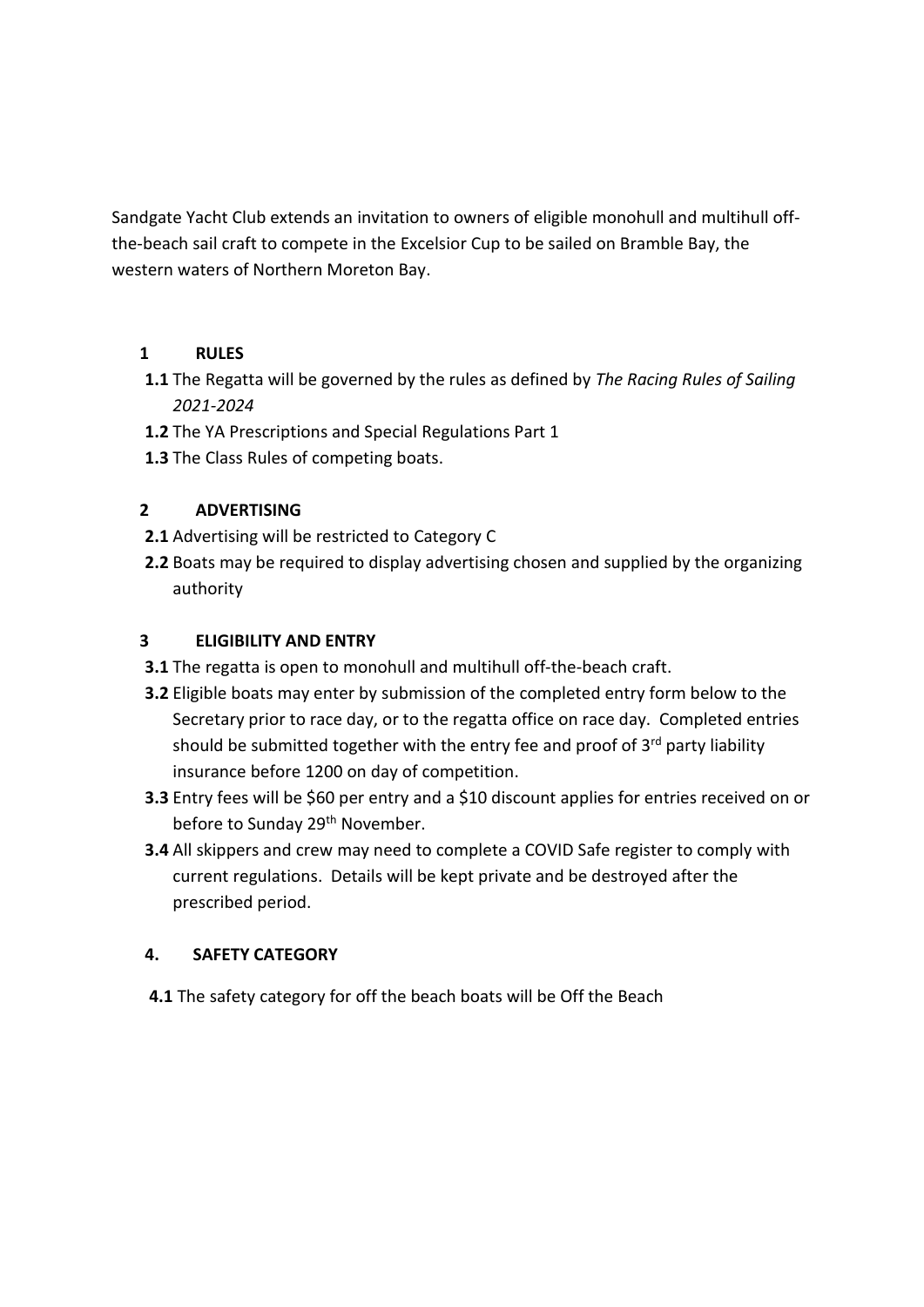#### **5. SCHEDULE**

| <b>DATE</b> | <b>TIMES</b>   | <b>EVENT</b>                |
|-------------|----------------|-----------------------------|
| 8/05/2022   | 0900 to 1200   | Entry and registration      |
|             | 1230           | <b>Briefing</b>             |
|             | 1330           | Race session 1              |
|             | 1600 (approx.) | BBQ and trophy presentation |

**5.2** No warning signal will be made after 14:30.

#### **6. SAILING INSTRUCTIONS**

**6.1** The sailing instructions will be available at the event registration 22 May 2022.

#### **7. SAILING AREA**

 **7.1** The sailing Area will be within Bramble Bay

#### **8. COURSES**

**8.1** Courses will be outlined in the Sailing Instructions and at the Competitors Briefing.

#### **9. CLASSES AND HANDICAPS**

**9.1** Racing may be provided in Classes (or Divisions), subject to at least three entries being made or accepted in that Class. Should there be insufficient entries to form a particular Class, boats entered for that Class may be allocated to another Class at the discretion of the Race Committee or have her entry fee refunded. The Race Committee may alter, amalgamate or divide any class and may add classes as required.

**9.2** Additional class divisions may be available depending on fleet sizes.

**9.3** Handicaps will be assigned based on the VYC Yardstick handicap.

#### **10. SCORING**

**10.1** The RRS Appendix A – Low point system will be used for this event.

#### **11. TROPHIES**

**11.1** Trophies may be awarded for represented classes at the sole discretion of the race committee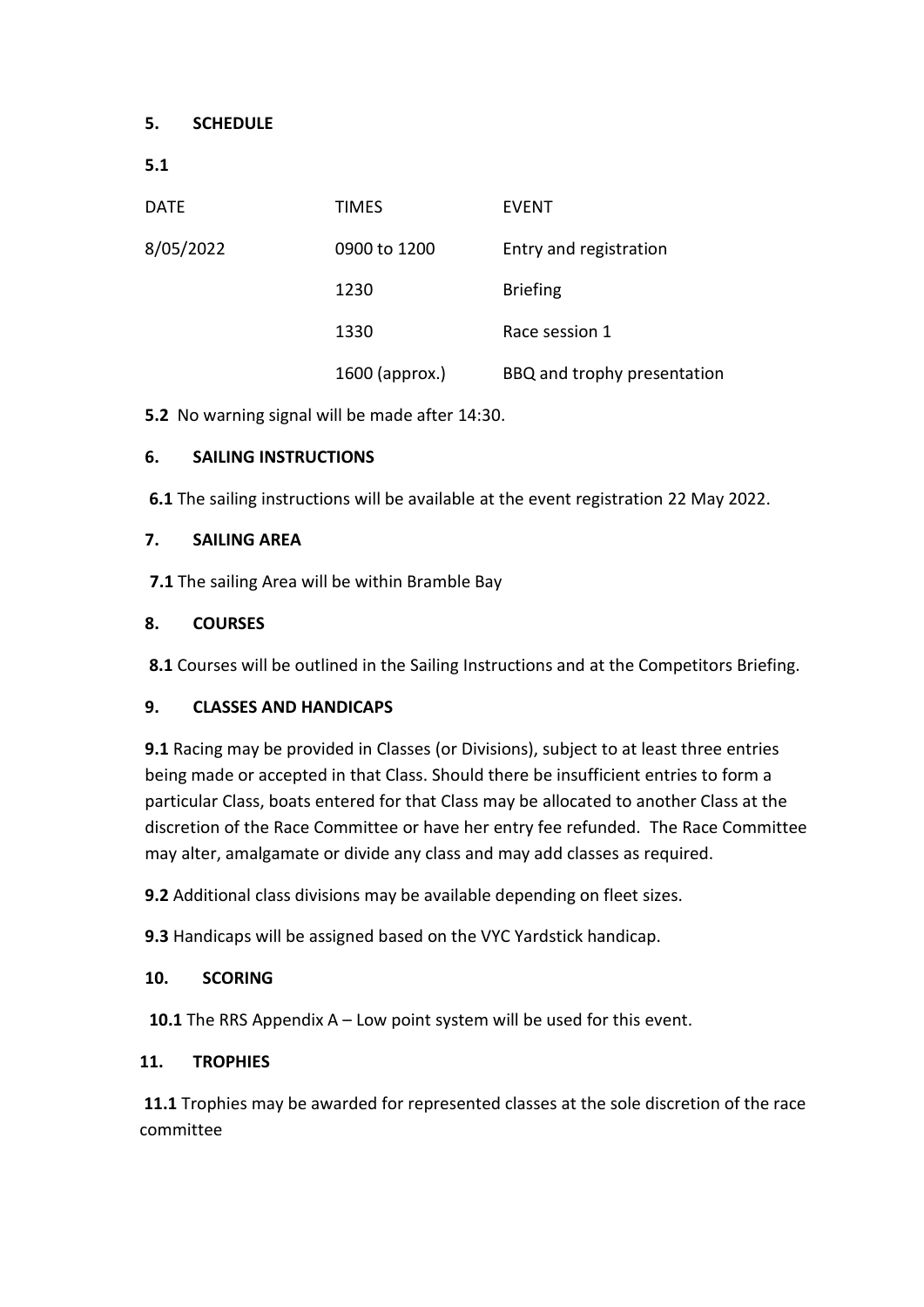#### **12. TROPHY PRESENTATIONS**

**12.1** Trophies and prizes shall be presented as soon as possible after the completion of the final race.

**12.2** The club Bar and Kitchen will be open to provide limited food and beverage after the event and throughout the presentation. Please note, appropriate COVID Safe rules and social distancing may apply.

#### **13. RESPONSIBILITY**

All those taking part in this race do so at their own risk and responsibility. Sandgate Yacht Club Inc. take no responsibility for the safety of competitors or the seaworthiness of a yacht whose entry is accepted or the sufficiency or adequacy of its equipment. The Race Committee and Sandgate Yacht Club Inc. reserve the right under ISAF Rule 76.1 to refuse any entry.

#### **14. INSURANCE**

Each participating boat shall be insured with valid third-party liability insurance with a minimum cover of \$10 000 000.00

#### **15. OBLIGATIONS OF BOATS, CREW AND SKIPPERS**

Attention of the Skipper and crew is drawn to the following rules and regulations. ISAF RRS Fundamental Rule 4, which states: "The responsibility for a boat's decision to participate in a race or to continue racing is hers alone."

ISAF RRS Fundamental Rules – 1.1, 1.2, 2 and 3 YA SR Fundamental Regulation 1.02.1 which states: "The safety of a boat and her crew is the sole and inescapable responsibility of the owner, or the owner's representative who must do their best to ensure that the boat is fully found, thoroughly seaworthy and manned by an experienced crew who are physically fit to face bad weather. They must be satisfied as to the soundness of the hull, spars, rigging, sails and gear. They must ensure that all safety equipment is properly maintained and stowed and that the crew know where it is kept and how it is to be used."

YA SR Fundamental Regulation 1.02.2 which states: "Neither the establishment of these special regulations, their use by race organizers, nor the inspection of a boat under these regulations in any way limits or reduces the complete and unlimited responsibility of the owner or the owners representative."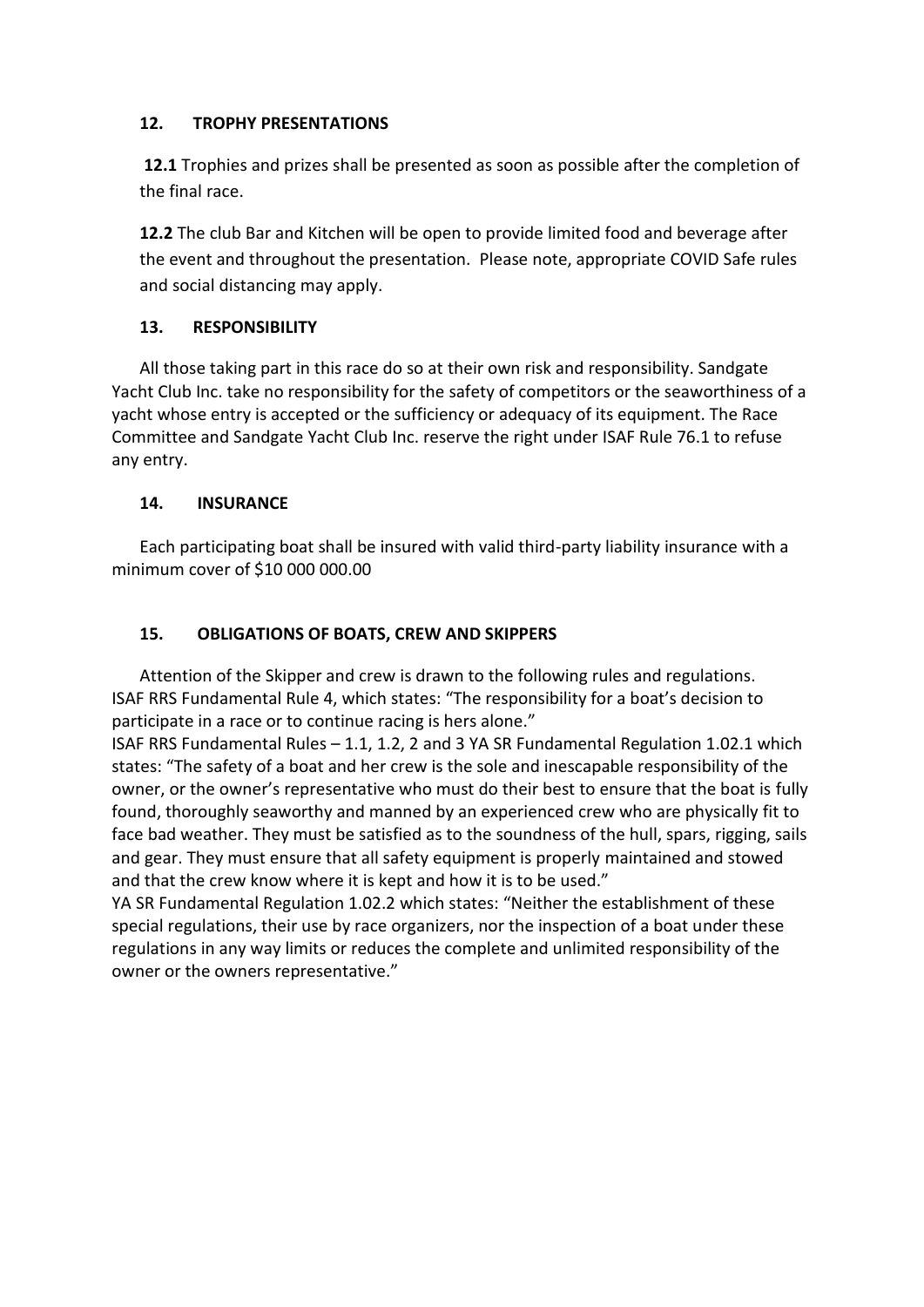#### **16. RISK WARNING**

Sandgate Yacht Club wishes to warn Owners, Skippers, Crew and all other persons who engage in the recreational activity constituting this yacht race, within the meaning of The Civil Liability Act 2003, that the pursuit of such activity may result in harm, personal injury or even death.

Sandgate Yacht Club relies upon the provisions and limitations of The Civil Liability Act 2003 and notifies all race participants who engage in recreational activity that they do so at their own risk.

#### **17. FURTHER INFORMATION**

For further information, please contact: Commodore – Chris Howell[: commodore@syc.org.au](mailto:commodore@syc.org.au) Secretary - David Larter[: secretary@syc.org.au](mailto:secretary@syc.org.au)